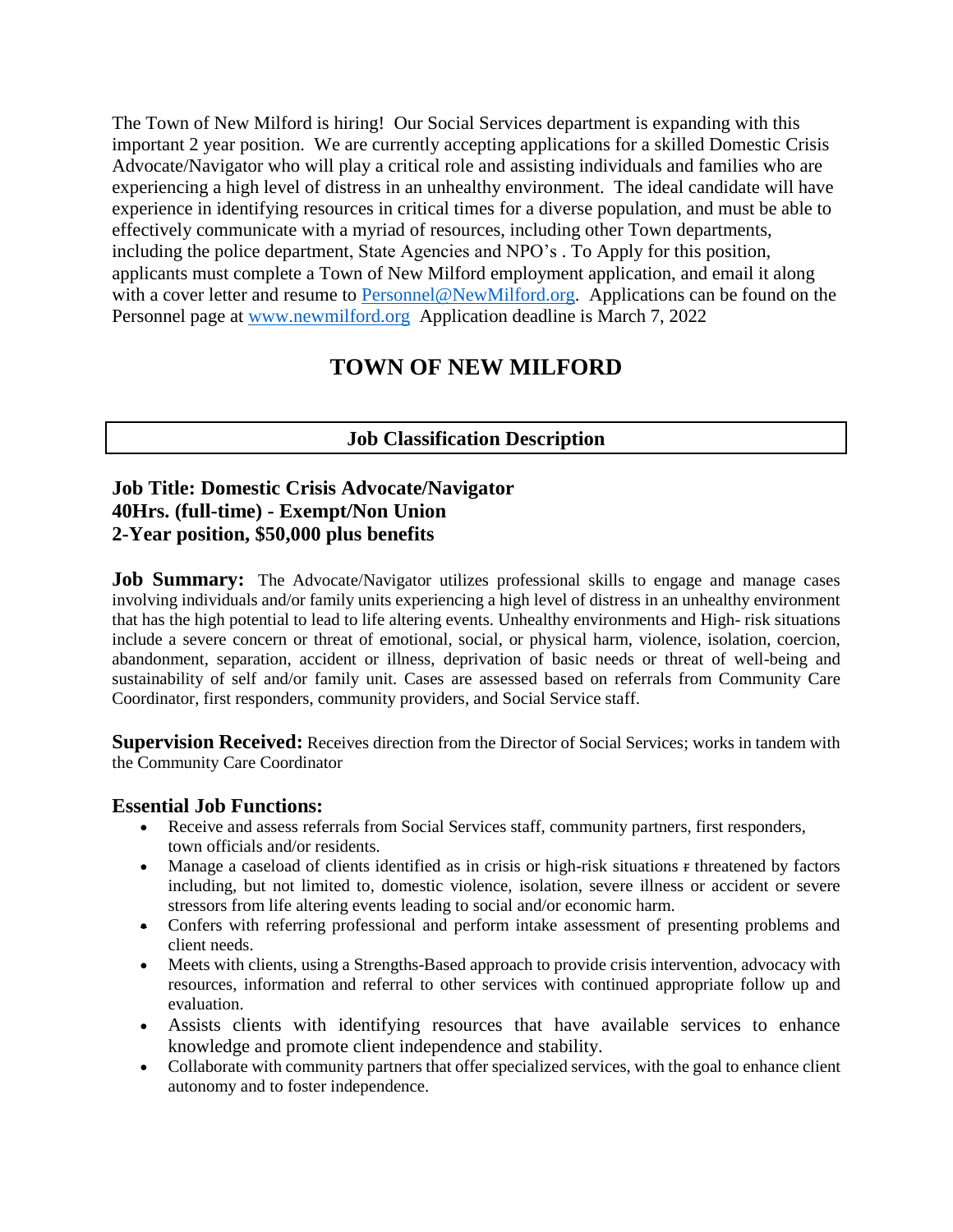- Maintains knowledge base of eligibility criteria and procedures for federal, state and local programs.
- Work with community partners and regional coalitions, specializing in crisis intervention and safety planning, as applicable, to enhance knowledge and resources to address high-risk crises and life altering events and the promotion of economic stability and basic human needs.
- Acquires a working knowledge of all programs and resources available to residents; maintains files of reference materials.
- Attends workshops and training sessions to maintain and expand skills and knowledge base as agreed to by the Director and the Community Care Coordinator.
- Performs other duties as assigned that are necessary and appropriate.

### **Knowledge, Skills, and Abilities:**

- Demonstrate ability to apply the principles and practices of economic, psychosocial, and medical factors related to high risk / crisis cases, isolation, coercion, or experiencing or suspected threat of person, mind, social and economic harm.
- Demonstrate ability to apply the principles and practices of economic, psychosocial, and social determinants related to persons having difficulty obtaining basic human needs and persons struggling due to changes in the economy.
- Demonstrate proficiency with the network of service delivery systems.
- Demonstrate excellent interpersonal skills and the ability to interact professionally with economically and culturally diverse individuals during a time of distress or crisis.
- Demonstrate effective verbal and written communication skills.
- Demonstrate proficiency with effective assessment in prioritizing needs and interpersonal communication skills.
- Demonstrate ability and willingness to provide non-judgmental services to all people regardless of economic status, sex, race, culture, mental or physical disability, religion, sexual orientation, or marital status.
- Demonstrate ability to represent the Town and Department as a professional in a recognizable public service position at all times.
- Maintain a high standard of professional ethics and principles.
- Demonstrate ability to work independently and as a "team member" within Social Services and in the community.
- Demonstrate competency with Microsoft Office, database programs, web-based computer operations and social media platforms.

### **Minimum Qualifications/Education:**

Masters Degree in Social Work or equivalent required. A Bachelor's degree in Social Work or equivalent with significant experience working with high risk populations and crisis intervention may be considered.

May be required to travel within the State of Connecticut. Incumbents are required to possess and retain a valid Motor Vehicle Operator's license throughout employment.

Must submit to a background check, including fingerprinting, and be bondable

Be available to work early evenings and weekends, when needed and within the domain and capacity of New Milford Social Services.

Bi-Lingual in Spanish, required.

Military experience desirable but not required